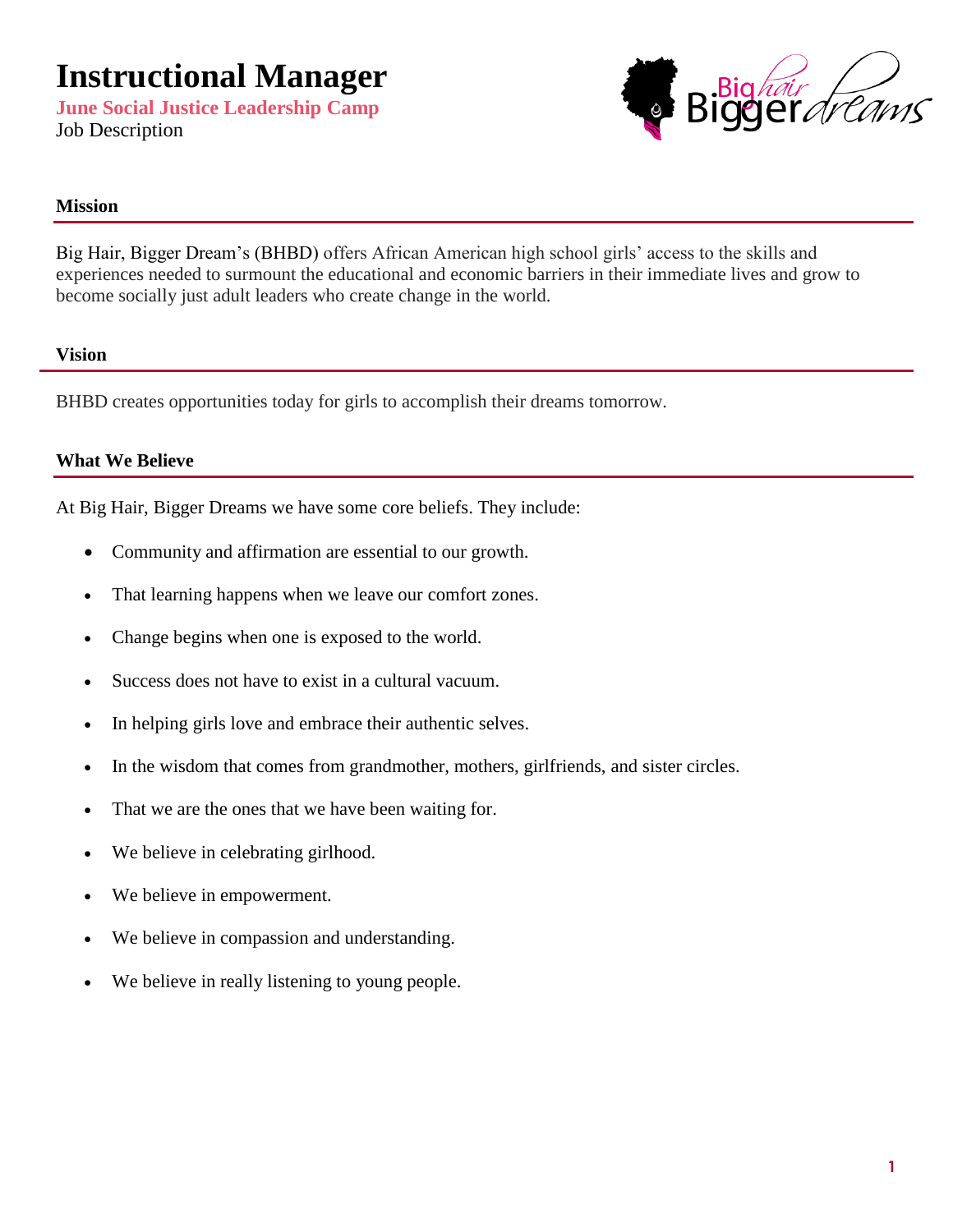**June Social Justice Leadership Camp** Job Description

# Big*háir*<br>GGE *dréams*

## **Position Overview**

The Instructional Manager is a successful young woman (current college student or recent college graduate) who is passionate about working with young African American girls. The Instructional Manager will be a part of the Big Hair Bigger Dreams team –she will have many opportunities to assist in camp planning, lead camp activities, contribute ideas, as well as develop personal and professional skills. The Instructional Manager will be called upon to help with the planning of the BHBD camps, instruct and/or lead designated activities, keep morale high among camp participants, work alongside the Logistics Manager and Instructional Assistant, as well as work with the participants of the camp to further their success. We are looking for a young woman with great personal skills, outgoing personality, a leader, a positive disposition, a creative thinker, flexibility, is well versed with the topic of social justice, using web based technology (specifically website design and movie making platforms such as Stupeflix, Wix, Weebly, and Vimeo), and comfortable owning the instructional outcomes of the camp participants.

Big Hair, Bigger Dreams is a startup non-profit organization. Successful candidates for this position will be able to think on their feet, be very flexible, is willing to develop enhanced processes, and have experience working in startup contexts. Successful Instructional Managers will be able to balance the many competing priorities on their plate while maintaining a positive, solution oriented attitude.

The following are some of the tasks and learning opportunities for the Instructional Manager:

- Use a facilitation and discussion model for all instruction
- Support participants in creating personal biographies
- Create the graduation program
- Design the flow of the graduation
- Co-lead the graduation with the Logistics Manager and Instructional Facilitator
- Co-lead the orientation with the Logistics Manager and Instructional Facilitator
- **Practice graduation routines with participants**
- Ensure that all camp participants produce high quality multi-media social justice projects
- Intervene early and often if a camp participant appears to not be on track for completing their project prior to the end of the camp
- Ensure that camp participants have a joyful and positive camp experience
- Ensure that participants and Peer Mentors leave the camp with a greater level of self confidence
- Ensure that participants and Peer Mentors leave the camp with a greater level of technology education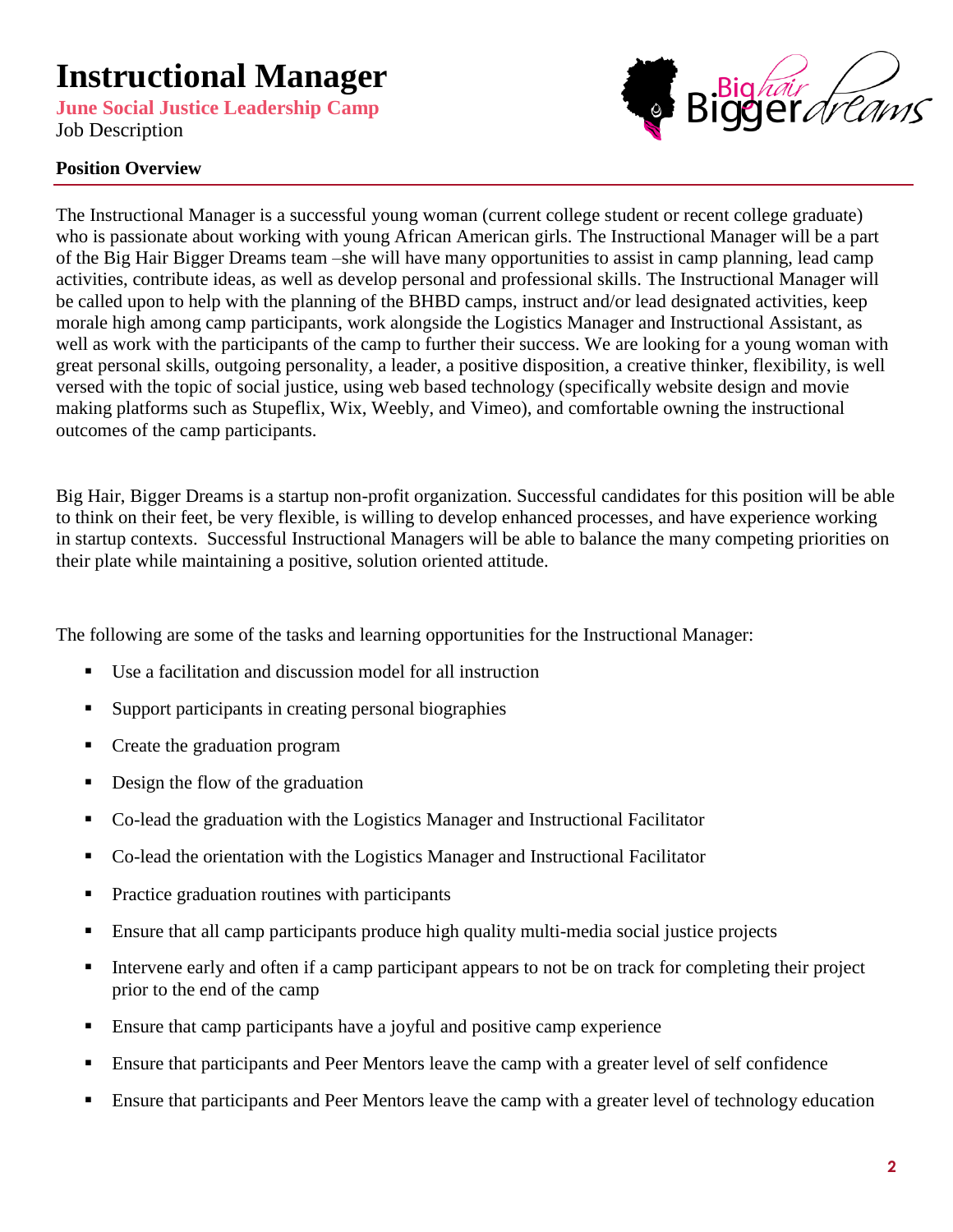**June Social Justice Leadership Camp** Job Description



- **Ensure that participants and Peer Mentors leave the camp with a greater level of social justice leadership**
- Generously provide positive affirmations to participants, and Peer Mentors throughout the camp experience
- Ensure that the tone of the camp is light and fun
- Joyfully greet all participants and Peer Mentors as they enter the camp every day
- Positively engage all parents and visitors who visit the camp
- Ensure that all camp participants and Peer Mentors are picked up safely before departing the camp site
- Provide supportive and uplifting feedback to camp participants on a daily basis
- Design instructional activities that encourage participants to think critically about their social justice projects
- Design instructional activities that ensure that camp participants become familiar with the web based movie making or website creation platform
- Ensure that the camp facility is clean each day prior to departure
- Spend time getting to know each girl personally
- Work closely with the Camp Director to ensure that the participants are meeting the desired program outcomes on a timely basis
- Design and implement team building activities that lead to participants developing strong relationships
- **Ensure that the camp follows the designated instruction schedule**
- Develop a rubric for final presentations
- Complete mid camp check ins to ensure that participants are on track for graduation
- Be creative and solve problems
- Support the logistics manager as she balances management of the Peer Mentors and the other behind the scenes operations of the camp.

#### **Time Commitment and Salary**

The Instructional Manager will work a total of 70-72 hours during the June Social Justice Camp. The camp dates are June 4th-June 11<sup>th</sup>. This position will earn a stipend of \$1,000. The person in the position will not be able to exceed 72 hours for the entire commitment. The Instructional Manager will be required to work the following hours:

• Pre-camp training on Friday May  $20^{th}$  from 4-8pm (4 hours)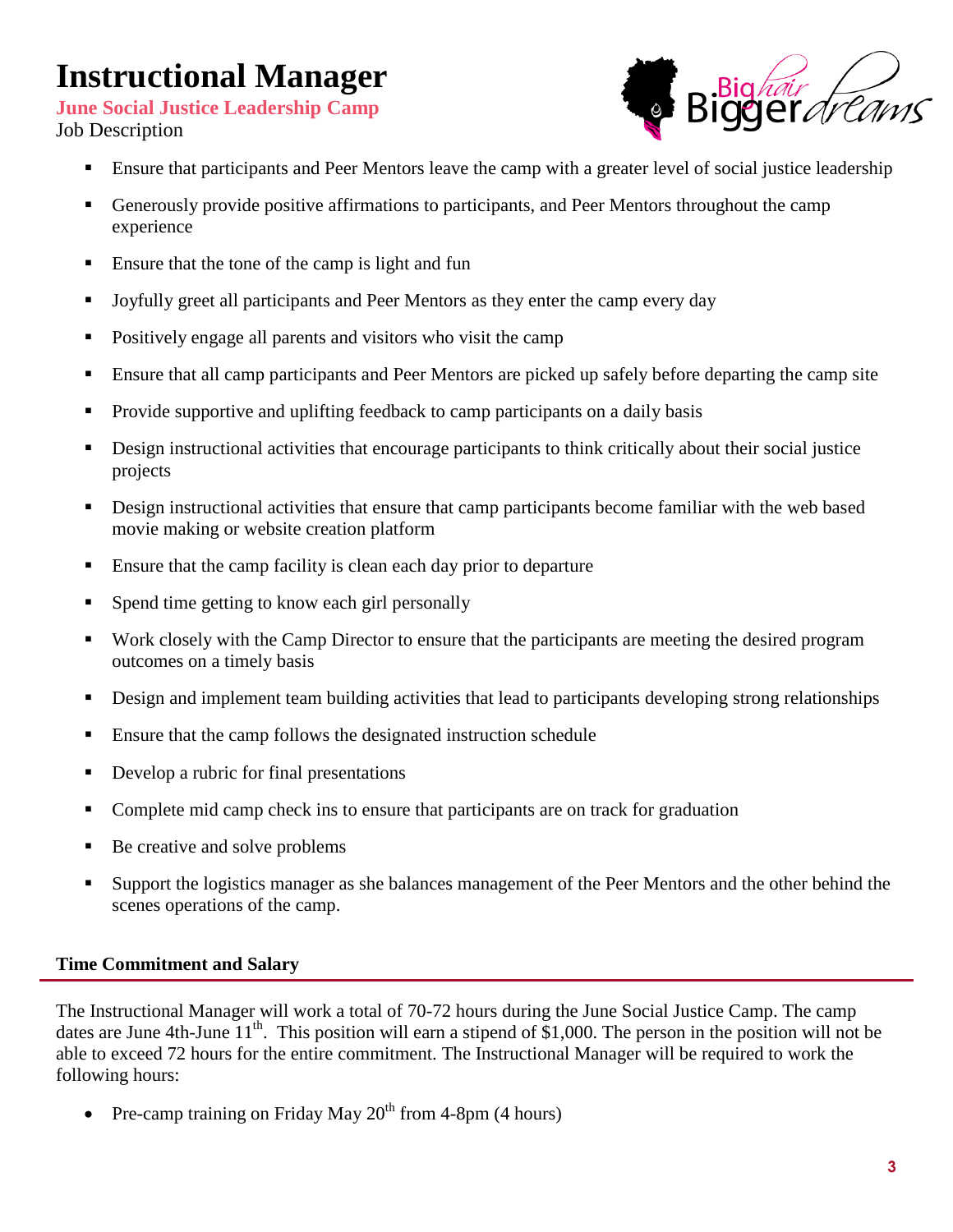**June Social Justice Leadership Camp** Job Description



- Pre-camp training on Saturday May  $22<sup>nd</sup>$  from 10-2pm (4 hours)
- Independent work time anytime between May  $23<sup>rd</sup>$  and May  $31<sup>st</sup>$  (3 hours)
- Site set up and final training Friday June  $3<sup>rd</sup>$  from 3pm-6pm (3 hours)
- Camp orientation Saturday June  $4<sup>th</sup>$  9am-1pm (4 hours)
- Camp 9:30am-6pm Monday June  $6^{th}$ -Friday June  $10^{th}$  (42.5 hours)
- Camp site break down Friday June  $10^{th}$  from 6-8pm (2 hours)
- Graduation Celebration and camp wrap up Saturday June  $11<sup>th</sup>$  from 9am-5:00pm (7 hours)
- Debrief and wrap up session Sunday June  $12^{th}$  from 5-7pm at Whittier Café (2 hours)

Lunches during the camp and a t-shirt will be provided (lunch is provided by Revolution Foods). The Instructional Manager will also be eligible for a letter of recommendation upon completion of a job well done.

\_\_\_\_\_\_\_\_\_\_\_\_\_\_\_\_\_\_\_\_\_\_\_\_\_\_\_\_\_\_\_\_\_\_\_\_\_\_\_\_\_\_\_\_\_\_\_\_\_\_\_\_\_\_\_\_\_\_\_\_\_\_\_\_\_\_\_\_\_\_\_\_\_\_\_\_\_\_\_\_\_\_\_\_\_\_\_\_\_\_

#### **Development Opportunities**

- Learn and practice leadership in real ways
- **Learn additional technology and media skills**
- Work with amazing people
- Boost your resume
- Gain experience as a supervisor of paid junior staff members (Peer Mentors).
- Gain experience working in a startup context
- Gain experience leading a camp
- Gain experience with creating a fun, friendly, and light environment for young girls
- Gain experience with managing peer mentors
- Hone skills with managing, event planning, and complex logistics management
- Gain experience with serving as a role model for younger girls.
- As the Instructional Manager, you can help the Big Hair, Bigger Dreams organization grow in significant ways
- Get professional head shots! We hire a photographer to take head shots for our website. We provide each girl with a copy of their head shot, which they can use for future purposes.

### **Qualifications**

- Current enrollment in or recent graduation from college
- Have a working knowledge about social justice and ability to share knowledge about it
- Have a working knowledge of web based movie making and website design software
- Experience working with high school aged girls of color